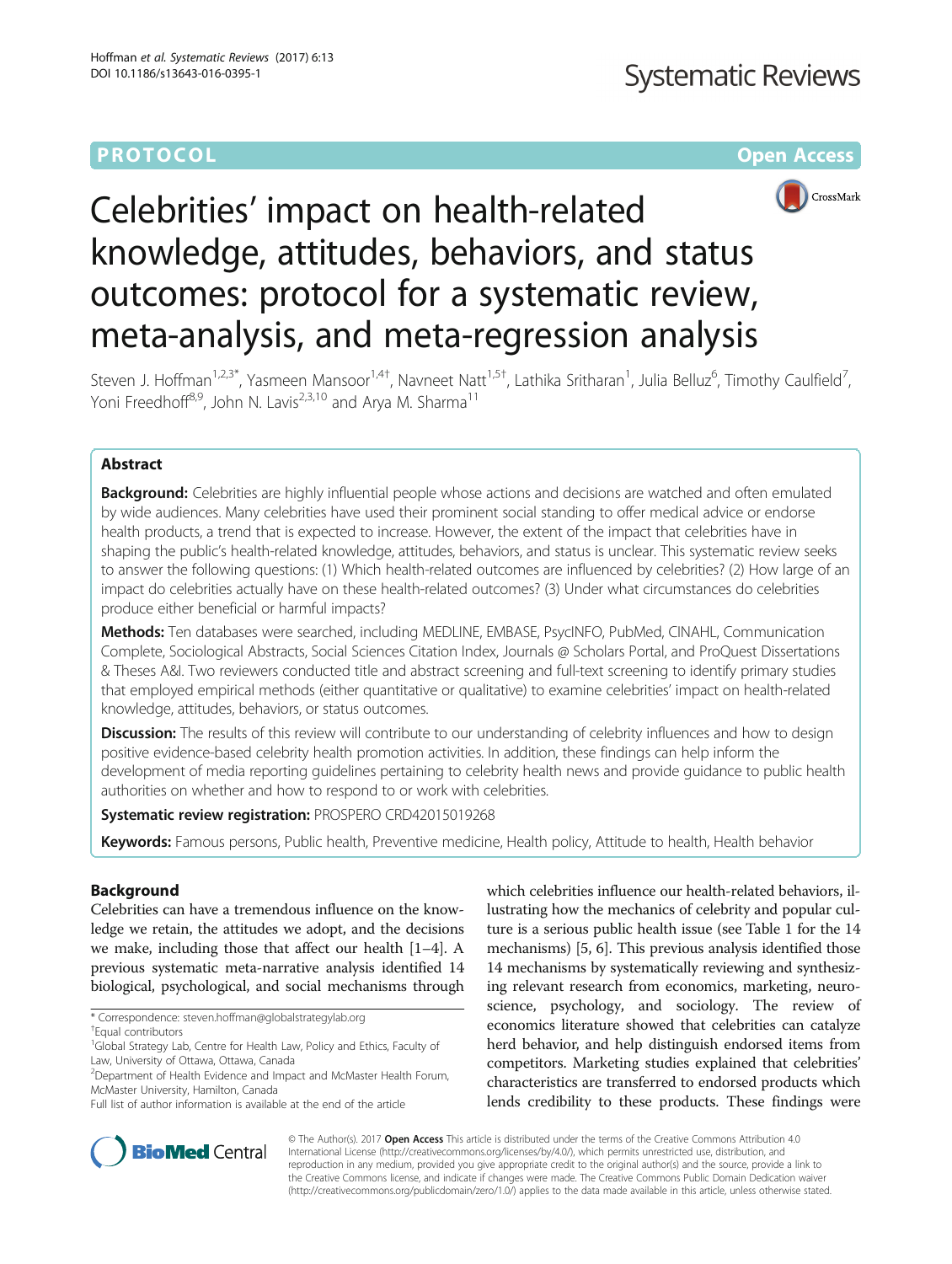| Discipline   | Mechanism                                | Description                                                                                                                                                                                        |
|--------------|------------------------------------------|----------------------------------------------------------------------------------------------------------------------------------------------------------------------------------------------------|
| Economics    | 1) Signals                               | Celebrity endorsements act as markers that differentiate endorsed items<br>from competitors.                                                                                                       |
|              | 2) Herd behavior                         | Celebrities activate people's natural tendency to make decisions based on<br>how others have acted in similar situations.                                                                          |
| Marketing    | 3) Meaning transfer                      | People consume items to acquire the endorsing celebrities' traits, which<br>have become associated with the product.                                                                               |
|              | 4) Source credibility                    | Celebrities share personal experiences and success stories associated<br>with the endorsed item to be perceived as credible sources of health<br>information.                                      |
|              | 5) Halo effect                           | The specific success of celebrities is generalized to all their traits,<br>biasing people to view them as credible medical advisors.                                                               |
| Neuroscience | 6) Neural mechanisms of meaning transfer | Celebrity advertisements activate a brain region involved in forming<br>positive associations, indicating the transfer of positive memories<br>associated with the celebrity to the endorsed item. |
|              | 7) Neuropsychology of credibility        | Endorsements from celebrities activate brain regions associated with<br>trustful behavior and memory formation, thereby improving attitudes<br>toward and recognition of the endorsed item.        |
| Psychology   | 8) Classical conditioning                | The positive responses people have toward celebrities come to be<br>independently generated by endorsed items.                                                                                     |
|              | 9) Self-conception                       | People follow advice from celebrities who match how they perceive<br>(or want to perceive) themselves.                                                                                             |
|              | 10) Cognitive dissonance                 | People unconsciously rationalize following celebrity medical advice<br>to reduce the psychological discomfort that may otherwise result<br>from holding incompatible views.                        |
|              | 11) Attachment                           | People, especially those with low self-esteem, form attachments to<br>celebrities who make them feel independent in their actions,<br>supported by others, and competent in their activities.      |
| Sociology    | 12) Social networks                      | Celebrity advice reaches large masses by spreading through systems<br>of people linked through personal connections.                                                                               |
|              | 13) Commodification and social capital   | People follow celebrity medical advice to gain social status and shape<br>their social identities.                                                                                                 |
|              | 14) Social constructivism                | Celebrity medical advice may alter how people perceive health<br>information and how it is produced in the first place.                                                                            |

<span id="page-1-0"></span>Table 1 Fourteen mechanisms explaining celebrity influence

Reproduced from Hoffman SJ, Tan C. Biological, psychological and social processes that explain celebrities' influence on patients' health-related behaviors. Archives of Public Health. 2015:73(3). doi:[10.1186/2049-3258-73-3](http://dx.doi.org/10.1186/2049-3258-73-3)

supported by emerging neuroscience research which showed that brain regions involved in making positive associations are activated by seeing or hearing celebrity endorsements. The review of psychology literature showed that people are conditioned to react positively to celebrity advice and that are subconsciously pushed to follow it to avoid cognitive dissonance and to become more like those celebrities they admire. Finally, the sociology literature explained how the spread of celebrity advice through social networks increases its influence and that people follow this advice to acquire celebrities' social capital [[5, 6](#page-11-0)].

Yet, despite this existing evidence about why people trust celebrities with their health, there is less evidence—and, to the best of our knowledge, no synthesized evidence—measuring the *magnitude* of this influence and the conditions that mediate it across different contexts.

Addressing this evidence gap is vitally important. On the one hand, celebrities may serve as an untapped resource for public health promotion efforts, where their influence could bring about positive changes in public opinion and health-related behaviors. This positive celebrity health effect was witnessed as early as the 1990s, after basketball player Earvin "Magic" Johnson announced that he was HIV-positive [[7](#page-11-0)]. In the weeks following this disclosure, the US Centers for Disease Control and Prevention's National AIDS Hotline reported over 28,000 calls from people expressing an increased concern about HIV/ AIDS and seeking AIDS-related information [[8\]](#page-11-0).

Celebrity advocacy can also lead to the adoption of certain health prevention behaviors, as seen more recently with Angelina Jolie's public announcement of her double mastectomy. Months later, studies recorded an increase in the number of high-risk patient screenings for the impugned BRCA1 gene [\[9](#page-11-0)]. These studies suggest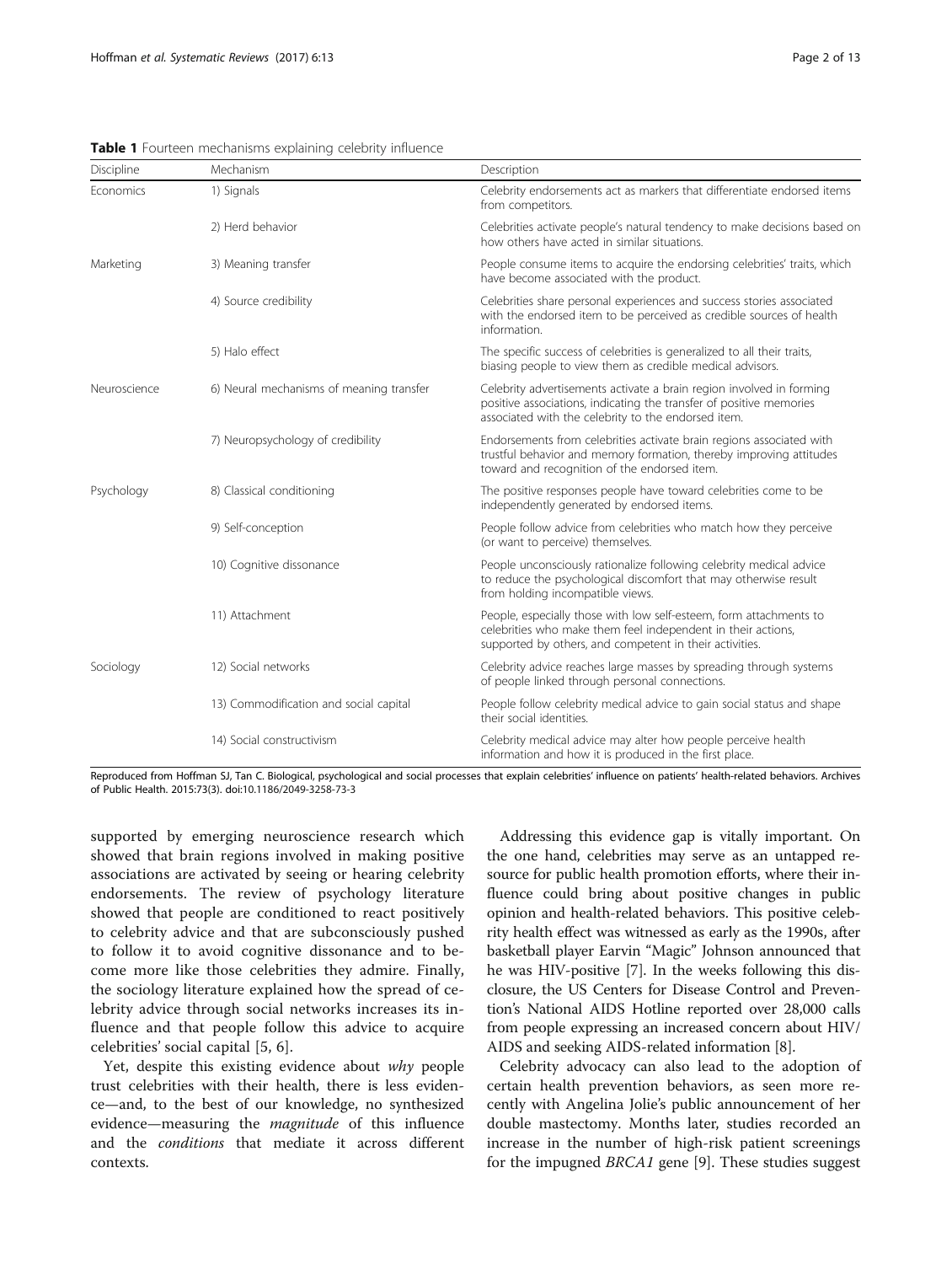that celebrities can serve as agents of positive social change, erasing stigma associated with disease and prompting information-seeking and preventative behaviors. However, at the same time, the power of celebrities to sway public opinion can equally be a cause for concern [[10](#page-11-0)–[12](#page-11-0)]. Some authors criticize celebrities for presenting biased health information that evokes irrational fear and persuades audiences to behave in a certain way, rather than educating patients [\[11](#page-11-0)]. For example, Sabel and Sin discovered that many of the women who consulted a surgeon for an elective bilateral mastectomy following Jolie's announcement were unsuitable candidates for the procedure following a thorough evaluation of their genome and family history [[12](#page-11-0)]. Therefore, it may be important to combine celebrity advocacy with expertled patient education in order to provide complete and accurate information about health issues and appropriately guide patient behavior [[10](#page-11-0)–[12](#page-11-0)].

Celebrities may also negatively affect the public's health [[13](#page-11-0)-[15\]](#page-12-0). TV celebrity Jenny McCarthy's antivaccine movement, for example, has captured significant public attention and roused concerns about vaccine safety [\[16](#page-12-0)–[18](#page-12-0)]. Such celebrity advocacy can be counterproductive to the efforts of public health organizations that invest substantial resources in promoting the life-saving benefits of immunization [[19](#page-12-0)]. With social media, it is now easier than ever for celebrities, journalists, and amateur bloggers to communicate directly with the public to influence their knowledge, attitudes, and/or behaviors; as technology further develops, this ability of non-experts to reach the masses will only increase and become more important to understand [[20](#page-12-0)–[22\]](#page-12-0). For example, in 2012, pop and R&B sensation Beyoncé signed a \$50 million advertising contract with Pepsi—news that made national headlines [[23\]](#page-12-0). This is not the first instance where famous musicians have been found to advertise unhealthy food items to the public through media outlets. A descriptive study by Bragg et al. found that 81% of foods endorsed by musicians featured in the Teen Choice Awards were of poor nutritional quality [[24\]](#page-12-0). Given that youth and adolescents are a primary target of these promotional advertisements and moreover a significant at-risk group for obesity, these findings suggest inherent value in establishing guidelines that limit child exposure to celebrity food advertisements [[13,](#page-11-0) [24](#page-12-0)]. As such, there is a potential opportunity for public health authorities to partner with celebrities, provided we better understand the impact of celebrity involvement and the conditions that determine this impact.

This planned review will compile empirical research evidence that evaluates the impact of celebrity health activities and the conditions that influence the direction and magnitude of that impact. To the extent possible, we will use a meta-analytic approach to synthesize the results from previous studies. Qualitative research will also comprise a critical component of our analysis, as we strive to better understand the health-related attitudes, behaviors, and preferences that are pervasive in society, their sociocultural underpinnings, and how celebrities may influence these beliefs. Ultimately, this review will use both quantitative and qualitative evidence to answer the following questions:

- 1) Which health-related outcomes are influenced by celebrities? We will focus on identifying the impact of celebrities' advice on various health-related knowledge, attitudes, behaviors, and status outcomes. Health-related outcomes of interest will include a series of short-term, intermediate, and long-term outcomes, and are illustrated in the logic model (see Fig. [1](#page-3-0)).
- 2) How large of an impact do celebrities actually have on these health-related outcomes? We aim to uncover both the directionality and the magnitude of celebrity impact on health by conducting a metaanalysis of quantitative studies.
- 3) Under what circumstances do celebrities produce either beneficial or harmful impacts? We will identify underlying and/or contextual factors that may also influence the impact of celebrities by conducting subgroup analyses of factors (i.e., demographical impact and location) as well as metaregression analysis. Thematic synthesis of qualitative research will also shed light on individual factors that may render certain groups of individuals more susceptible to celebrity influence.

Currently, there only exists a fragmented collection of primary studies evaluating celebrities' impact on health. Topics investigated by these primary studies include body image, cancer screening, smoking, and suicide. In addition, outcomes are evaluated across various populations and environments. Through the planned systematic review and meta-analysis, we will determine the extent to which the health effects of celebrity activities are consistent across the range of outcomes, populations, environments, and interventions. In order to effectively analyze such a heterogeneous pool of data and offer meaningful conclusions, studies will be categorized by common themes and outcomes. By encompassing a wide range of quantitative and qualitative evidence in our review, we aim to produce meaningful effect sizes to enhance our understanding of the present celebrity-health phenomenon and guide policymakers in facilitating significant and positive public health initiatives.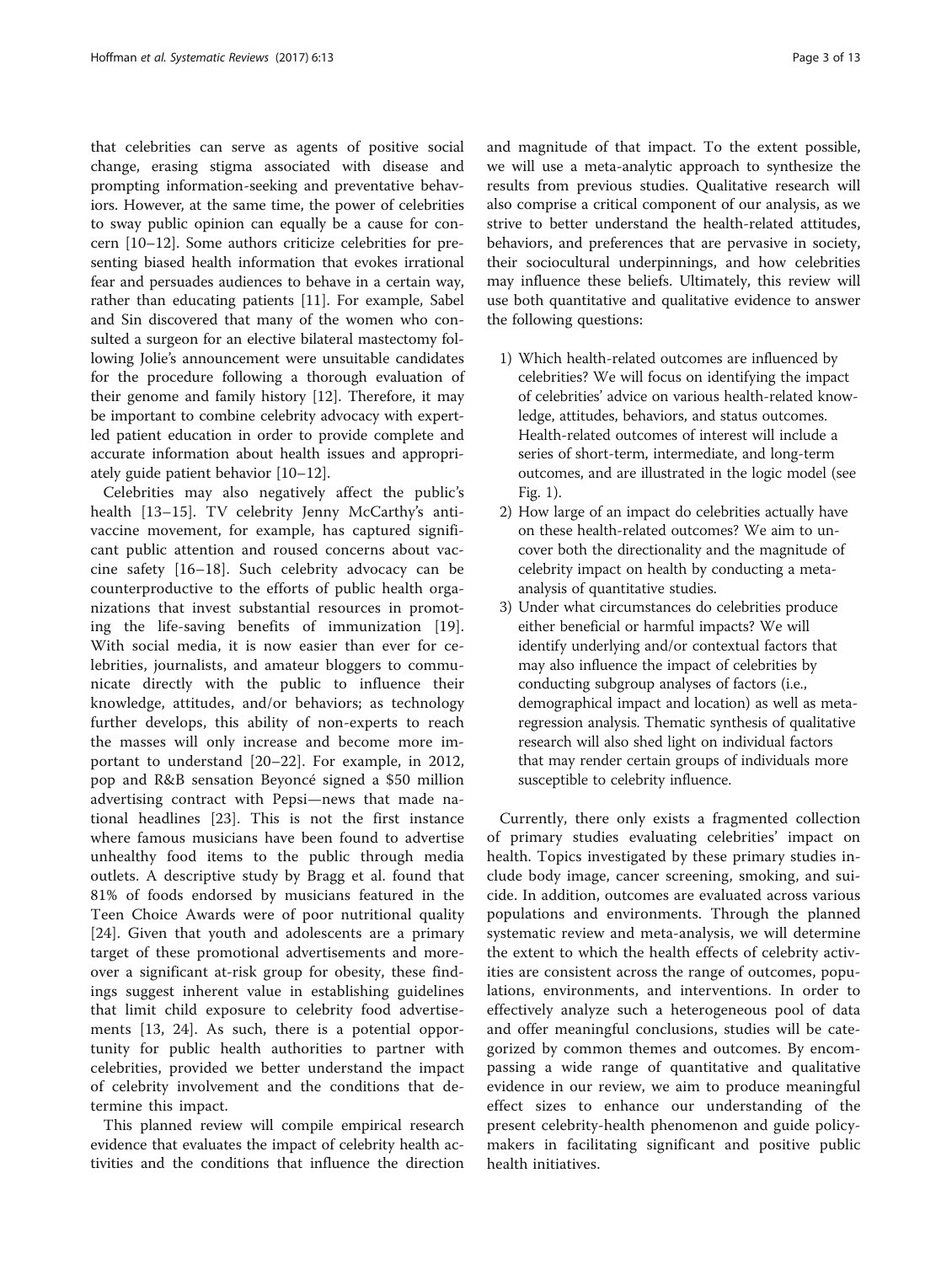<span id="page-3-0"></span>

Overall, the results of this review should be helpful in understanding when to worry about negative celebrity influences and designing positive evidence-based celebrity health promotion activities. Findings could also help inform the development of media reporting guidelines pertaining to celebrity health news and provide guidance to public health authorities on whether and how to respond to or work with celebrities.

# Methods

# Study registration

We will conduct this systematic review, meta-analysis, and meta-regression analysis adhering to the following protocol and will report any changes to the protocol that arise as we proceed. The methods and design of this systematic review protocol are in accordance with the Preferred Reporting Items for Systematic Reviews and Meta-Analyses (PRISMA-P), available as an additional file to this protocol (see Additional file [1](#page-11-0)). This protocol is registered with PROSPERO (CRD42015019268).

### Types of study designs

Both quantitative and qualitative studies will be included in this systematic review to identify all empirical research evidence pertaining to the impact of celebrities on health-related outcomes.

All quantitative impact evaluations, including experiments (e.g., randomized controlled trials), quasiexperiments (e.g., interrupted time-series analyses), and observational designs (e.g., pooled time-series and crosssectional analyses) will be included. Based on the results of our pilot search, we anticipate that most studies encountered will likely be observational in nature (see Additional file [2](#page-11-0) for pilot search strategy). Within observational evaluations, both ecological studies (i.e., comparisons of groups rather than individuals) and individual-level studies (e.g., surveys of opinions) will be assessed. It is of value to include both ecological and individual-level studies since ecological studies alone face limitations with respect to identifying causal effects, whereas individual-level studies have an increased risk of reporting bias [[25](#page-12-0)].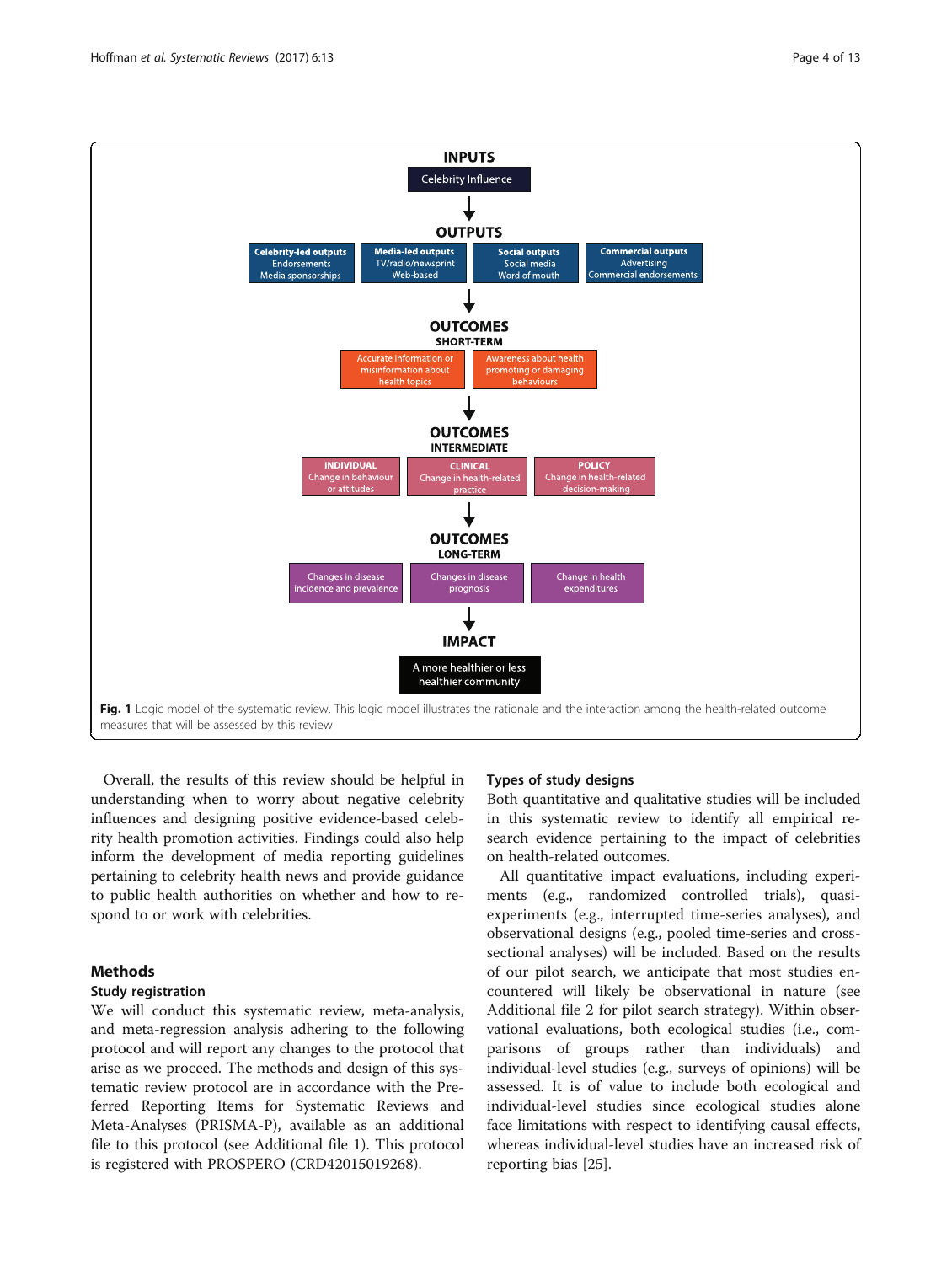Qualitative studies will complement the knowledge gained from quantitative analyses, especially in providing rich insights into the contexts in which celebrities affect health-related outcomes. Qualitative research evidence will specifically allow us to better understand the meaning of the quantitative data, explore how individuals or groups may perceive certain celebrity interventions, and better understand the biological, psychological, and social mechanisms underlying the factors that mediate any influence.

# Types of participants

We will only include studies that evaluate the impact of celebrity health activities on individuals or groups of individuals. Studies that evaluate the impact of celebrities on corporations, governments, organizations, or similar entities will not be considered.

### Types of settings

Studies from all settings and countries will be considered, which is appropriate given that the influence of celebrities manifests itself in different places and across geography and culture.

# Types of interventions

Interventions include any health-related campaigns, news events, programs, or statements that primarily revolve around a celebrity or several celebrities—whether or not the celebrities intended to cause a health effect. Existing literature defines celebrity status in a number of ways, with a recent emphasis on celebrity as a type of capital that results from accumulated media visibility and recognizability [\[26](#page-12-0), [27\]](#page-12-0). We aim to be liberal in our understanding of who are "celebrities," with the recognition that various cultures may endow celebrity status in different ways and this may or may not be linked to media presence. Therefore, we chose to define celebrities as well-known and highly visible individuals in society, including but not limited to athletes, entertainment stars, media personalities, politicians, religious leaders, and socialites. Interventions will be included regardless of whether or not a celebrity played an active first-hand role in influencing a health-related outcome. In some cases, a celebrity may personally advocate for healthrelated behaviors; in other cases, a celebrity may be indirectly involved, such as a newspaper reporting on a particular health condition with which a celebrity was recently diagnosed. The goal is to broadly evaluate the impact of celebrities on health-related outcomes rather than only purposefully designed celebrity interventions that specifically aim to affect health-related outcomes.

Randomized controlled interventions are not necessary for a study to be included in this review. Examples of possible control interventions include, but are not limited to, comparator groups who were not exposed to the celebrity health activity. Studies without a control group will still be included in the review for the purposes of qualitative synthesis; however, only studies that assess the intervention in comparison to a control group will be included in the meta-analysis.

### Type of outcomes

The outcomes of interest in this review can be divided into short-, medium-, and long-term effects of celebrity intervention on health-related outcomes. In the shortterm, celebrities may alter the public's health-related knowledge, such as by changing the public's understanding of a certain disease's etiology, risk, diagnosis, and treatment. In the medium-term, celebrities may change the health-related attitudes and/or behaviors of the public. The Health Belief Model proposed that individuals' perceptions of susceptibility, severity, benefits, and barriers related to health-related issues are precursors for their "readiness to act" and perform various healthrelated behaviors [[28](#page-12-0)]. As such, we defined "health-related attitudes" to encompass this range of perceptions that help to shape individuals' intentions to perform health-related behaviors. For instance, fear of needles may be viewed as a health-related attitude that will influence whether an individual seeks vaccination. A health behavior was originally defined by Kebl and Cobb as any activity undertaken by a person who believes himself to be healthy for the purpose of preventing disease or detecting disease in an asymptomatic stage [\[29](#page-12-0)]. For the purposes of this review, we are interested in examining both positive and negative celebrity influences as it applies to all individuals, both healthy and unhealthy, and thus defined a "health-related behavior" as any action that may promote or diminish one's health status, be that physical, mental, or emotional well-being. For example, the decision of a high-risk patient to be screened for cancer would be a positive health behavior that can potentially benefit long-term health status, whereas declining treatment contrary to medical advice would be a negative health behavior that can lead to diminished health status. Finally, in the long-term, health status outcomes such as the incidence and prognosis of a preventable disease will be considered. These long-term health status outcomes are this review's primary outcomes of interest; however, the secondary short- and mediumterm outcomes serve as helpful secondary surrogate measures in the meta-analysis and potential mediating factors for study in the meta-regression analysis. Collecting evidence of celebrity influence on a wide range of primary and secondary outcomes from short- to longterm will allow for a comprehensive assessment of celebrity influence on health. The logic model illustrates this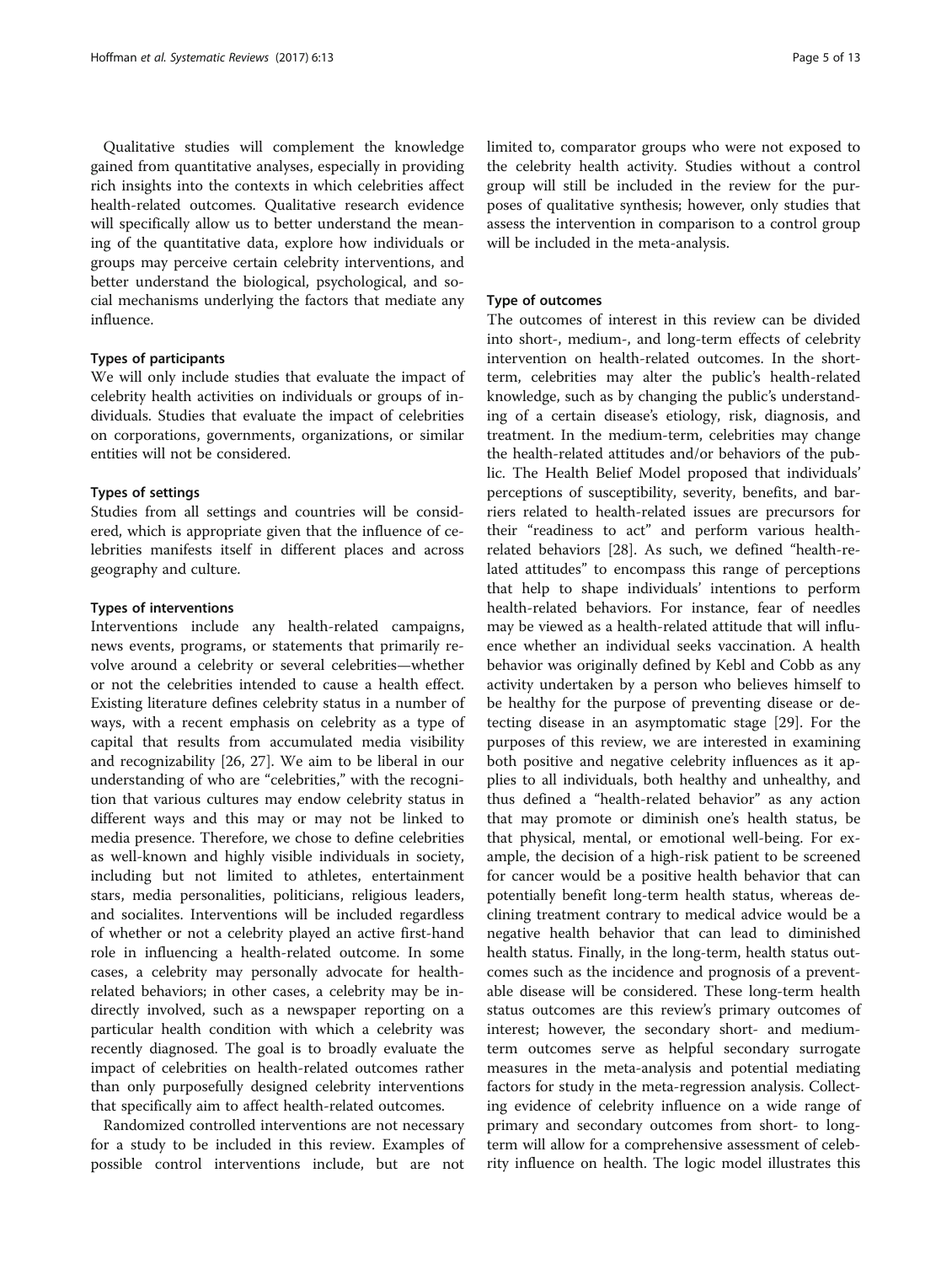# <span id="page-5-0"></span>Table 2 Generic search strategy and adapted search strategy for MEDLINE yielding 5157 records

|                                                    | <u>J/</u><br>$\overline{\phantom{0}}$                                                                                                                                                                                                                                                                                                                                                                                                                                                                                                                                                                                                                                                                                                                                                                                                                                                                                                                                                                                                                                                                                                                                                           |
|----------------------------------------------------|-------------------------------------------------------------------------------------------------------------------------------------------------------------------------------------------------------------------------------------------------------------------------------------------------------------------------------------------------------------------------------------------------------------------------------------------------------------------------------------------------------------------------------------------------------------------------------------------------------------------------------------------------------------------------------------------------------------------------------------------------------------------------------------------------------------------------------------------------------------------------------------------------------------------------------------------------------------------------------------------------------------------------------------------------------------------------------------------------------------------------------------------------------------------------------------------------|
| Generic search strategy                            | (celebrit* or ((professional or elit* or famous or public or renown* or well-known or acclaim* or eminent or<br>prominent or illustrious or recogniz <sup>*</sup> or reput <sup>*</sup> or influential or wealth <sup>*</sup> or power <sup>*</sup> ) adj1 (person <sup>*</sup> or people or<br>figure* or leader or athlete* or player or bodybuilder or sport* or basketball or football or hockey or baseball or<br>soccer or Olympian or singer* or songwriter* or musician* or band or group or rapper* or artist* or actor* or<br>actress or star or Hollywood or Bollywood or Nollywood or dancer or writer or author or comedian or performer or<br>model* or supermodel* or chef or philanthropist or politic* or president or minister or king or queen or prince* or<br>monarch))<br><b>AND</b><br>(health or wellness or wellbeing or aging or longevity or disorder* or disease* or cancer or epidemic or<br>pandemic or disability or impair* or ill* or sick* or ailment or malady or syndrome* or infection* or mortality or<br>morbidity or death or dead or injur <sup>*</sup> or accident <sup>*</sup> or pain or incident <sup>*</sup> )<br>and                             |
|                                                    | (communicat* or promot* or endors* or advert* or convinc* or market* or persua* or dissua* or sell* or sale* or<br>publici* or awareness or campaign or 'media coverage' or announc* or message* or disclos* or advoca* or<br>advis* or advice or counsel* or educat* or instruct* or teach* or inform* or misinform* or prevent* or learn* or<br>behavior?r* or act* or practice* or habit* or lifestyle* or regime or choice* or decision* or prefer* or attitude* or<br>know* or belief* or perception* or view* or react* or response* or respond or stigma* or understand* or<br>opinion* or litera* or illitera* or misunderstand* or misconcept* or misconstruct* or disbelief)<br><b>AND</b>                                                                                                                                                                                                                                                                                                                                                                                                                                                                                            |
|                                                    | (quantitative or qualitative or empirical or data or statistic* or evidence or stud* or "multi?method*" or survey*<br>or interview or "self report*" or poll* or sampl* or experiment* or measure* or analyz* or analys* or 'focus<br>group*' or question* or query or queri* or observation* or "field stud*" or phenomenolog* or<br>phenomenograph* or ethnolog* or ethnograph* or "action research" or "grounded theory" or "case stud*")<br>and<br>(effect* or affect* or impact* or differ* or compliance or comply or adher* or implement* or influenc* or<br>chang* or measure* or constrain* or screen* or control* or deter* or reduc* or increase* or decreas* or inflat*                                                                                                                                                                                                                                                                                                                                                                                                                                                                                                             |
| MEDLINE search strategy (yielding<br>5157 records) | or vary or variation* or varie*)<br>1. celebrit*.ti,ab.<br>2. ((professional or elit <sup>*</sup> or famous or public or renown <sup>*</sup> or well-known or acclaim <sup>*</sup> or eminent or prominent or<br>illustrious or recogniz <sup>*</sup> or reput <sup>*</sup> or influential or wealth <sup>*</sup> or power <sup>*</sup> ) adj1 (person <sup>*</sup> or people or figure <sup>*</sup> or leader<br>or athlete* or player or bodybuilder or sport* or basketball or football or hockey or baseball or soccer or Olympian<br>or singer* or songwriter* or musician* or band or group or rapper* or artist* or actor* or actress or star<br>or Hollywood or Bollywood or Nollywood or dancer or writer or author or comedian or performer or<br>model* or supermodel* or chef or philanthropist or politic* or president or minister or king or queen or<br>prince* or monarch)).ti,ab.<br>3. exp Famous Persons/<br>4. 1 or 2 or 3                                                                                                                                                                                                                                                 |
|                                                    | 5. exp Health Promotion/<br>6. exp preventive health services/or exp health education/<br>7. exp attitude to health/or exp health knowledge, attitudes, practice/<br>8. exp Health Communication/<br>9. exp health behavior/or exp information seeking behavior/<br>10. exp information dissemination/or exp information literacy/or exp health literacy/<br>11. exp Public Opinion/<br>12. (communicat* or promot* or endors* or advert* or convinc* or market* or persua* or dissua* or sell* or<br>sale* or publici* or awareness or campaign or "media coverage" or announc* or message* or disclos* or<br>advoca* or advis* or advice or counsel* or educat* or instruct* or teach* or inform* or misinform* or prevent*<br>or learn* or behavior?r* or act* or practice* or habit* or lifestyle* or regime or choice* or decision* or prefer* or<br>attitude* or know* or belief* or perception* or view* or react* or response or respond* or stigma* or<br>understand* or opinion* or litera* or illitera* or misunderstand* or misconcept* or misconstruct* or<br>disbelief).tw.<br>13.5 or 6 or 7 or 8 or 9 or 10 or 11 or 12                                                         |
|                                                    | 14. (health or wellness or wellbeing or aging or longevity or disorder* or disease* or cancer or epidemic or<br>pandemic or disability or impair* or ill* or sick* or ailment or malady or syndrome* or infection* or mortality or<br>morbidity or death or dead or injur* or accident* or pain or incident*).tw.<br>15. exp Public Health/<br>16. 14 or 15<br>17. (quantitative or qualitative or empirical or data or statistic* or evidence or survey or stud* or interview or<br>'self report*' or poll* or experiment* or measure* or analyz* or analys* or 'focus group*' or question* or query<br>or queri* or observation* or 'field stud*' or phenomenolog* or phenomenograph* or ethnolog* or ethnograph*<br>or 'action research' or 'grounded theory' or 'case stud*' or 'multi?method*').mp.<br>18. exp empirical research/or exp qualitative research/<br>19. exp health surveys/or exp interviews as topic/or exp focus groups/or exp questionnaires/or exp self report/<br>or exp sampling studies/or exp sample size/or exp observation/<br>20. 17 or 18 or 19<br>21. (effect* or affect* or impact* or differ* or compliance or comply or adher* or implement* or influenc* or |
|                                                    | chang* or measure* or constrain* or screen* or control* or deter* or reduc* or increase* or decreas* or inflat*<br>or vary or variation* or varie*).tw.<br>22. 4 and 13 and 16 and 20 and 21                                                                                                                                                                                                                                                                                                                                                                                                                                                                                                                                                                                                                                                                                                                                                                                                                                                                                                                                                                                                    |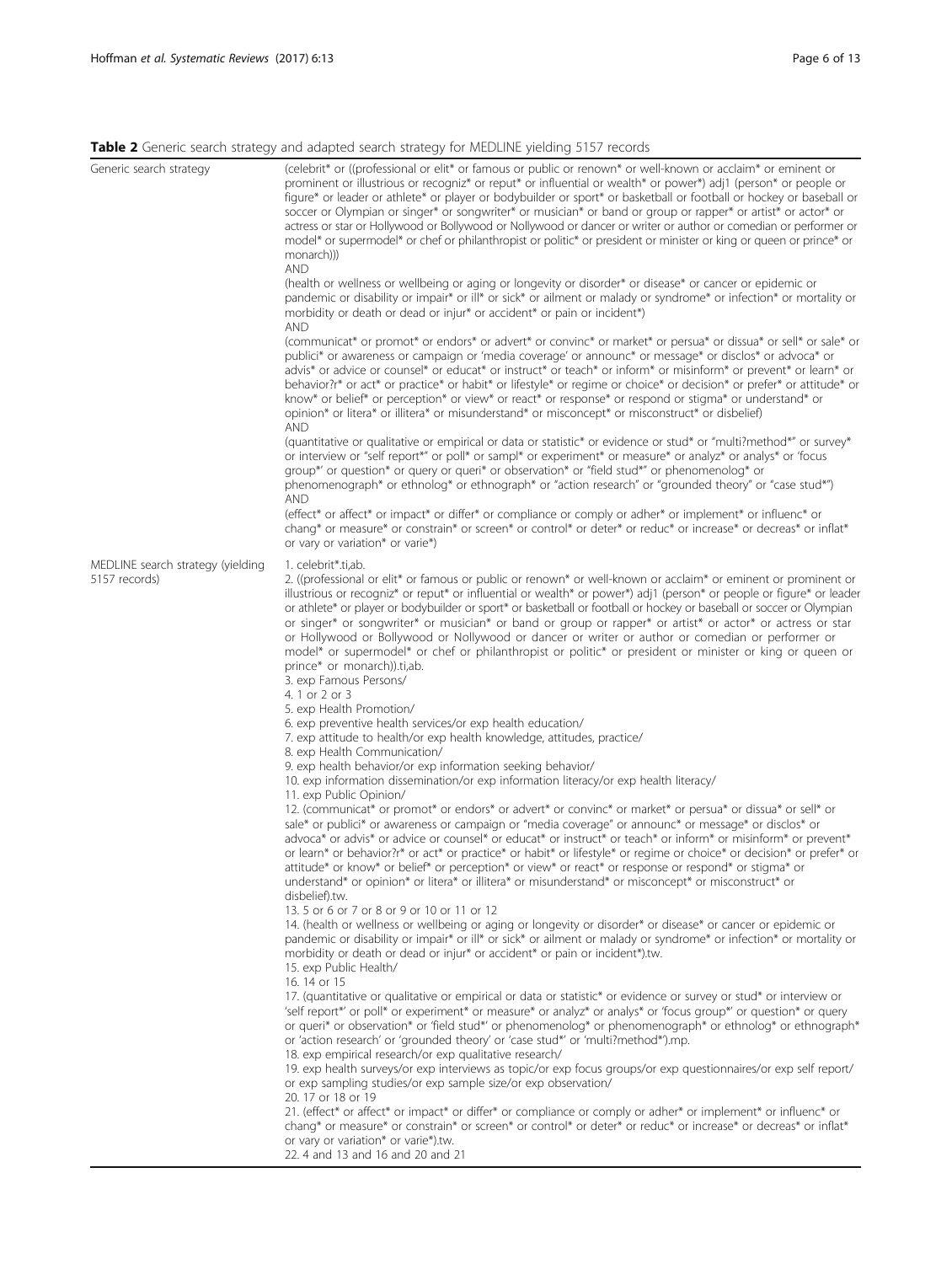rationale and the interaction between these outcome measures in determining short-, medium-, and longterm health-related outcomes (see Fig. [1](#page-3-0)).

# Search strategy

We constructed a generic search strategy and adapted it for the MEDLINE database in consultation with health sciences and social sciences information specialists at McMaster University (see Table [2\)](#page-5-0). With the goal of conducting the most comprehensive review possible, we aimed to maximize the sensitivity of our search by encompassing a broad range of potential celebrity interventions and health-related outcome measures in the search terms. We maintained specificity by taking a conservative approach to defining the inclusion and exclusion criteria (see "Selection of studies" section below).

We adapted the generic search strategy for the following ten electronic databases (see Additional file [3](#page-11-0) for all adapted search strategies): CINAHL (1982 to July 2014); Communication Complete (1915 to July 2014); EMBASE (1947 to July 2014); Journals @ Scholars Portal (no date restrictions); OVID MEDLINE In-Process & Other Non-Indexed Citations (1946 to July 2014); Proquest Dissertations & Theses A&I electronic database (all dates); PsycINFO (1806 to July 2014); PubMed (1966 to July 2014); Social Sciences Citation Index (1976 to July 2014); and Sociological Abstracts (1952 to July 2014). We searched a combination of health and social sciences databases and additionally looked for gray literature. All searches were run on July 31, 2014. There were no language restrictions and the databases were searched from their earliest date of inception.

### Selection of studies

Two members of the research team (YM/NN) independently screened the title and abstract of each study for inclusion based on a pre-established eligibility screening form (Additional file [4](#page-11-0)). This eligibility criteria form was used to screen for both quantitative and qualitative studies and, moreover, helped to categorize which studies belonged to which study design. Articles were selected during the title/abstract screening if reviewers answered "yes" to all three questions:

- *Independent variable:* Does the study explore a potential association with celebrities as the intervention?
- Dependent variable: Does the study explore a potential association with outcomes associated with health-related knowledge, attitudes, behaviors, and/ or status? (Note that health-related behaviors encompass a wide range of actions that can either promote or threaten one's health)
- Method: Is the study an empirical evaluation? (Either quantitative or qualitative)

Disagreements were resolved through discussion between the two reviewers. If there had been a case in which a consensus could not be reached, the principal investigator (SJH) would have been consulted, although that was never necessary. Studies that were eligible for inclusion based on title and abstract screening were then reviewed in a full-text screening exercise. The same inclusion criteria were used during full-text screening as the title/abstract screening but with two adjustments: first, the full-text screening required a precise examination of whether celebrity interventions were being evaluated and if a health-related knowledge, attitude, behavior, or status outcome was being measured; and second, we narrowed our third eligibility criteria to only include empirical studies that had been peer-reviewed. Doing so enhanced the specificity of our search, allowing us to exclude studies that were likely to be less robust and credible. Again, the two independent reviewers used an eligibility screening form to determine which studies met the full-text inclusion criteria (see Additional file [5](#page-11-0) for the full-text screening form). Disagreements were resolved through discussion; if consensus could not be reached, the principal investigator would have been consulted, although that was never necessary. Figure [2](#page-7-0) visualizes the first part of a PRISMA flowchart showing the number of articles included and excluded at each stage of screening.

# Data extraction from quantitative studies

Given the likely variability among studies and the challenges we anticipate in developing a standardized form that can be applied to all included studies, three stages of data extraction will be conducted. In the first stage, general study information will be gathered including details about participant demographics, interventions, and methods employed (see Additional file [6](#page-11-0) for a draft form for stage one of data extraction). This will help make data extraction more efficient by grouping together studies with similar study designs. The next phase of data extraction will focus specifically on defining outcome variables. This information will be used to further group studies by outcomes, thus facilitating the development of a third data extraction form specifically tailored to each subgroup of studies. The third data extraction form will focus on collecting precise quantitative data and key findings specific to the outcome measures reported in the second data extraction form. As there will be a large number of studies in this review, data extraction will be completed by two pairs of extractors (four reviewers total), with each pair randomly assigned half of the studies.

The three data extraction forms will be developed through a series of calibration exercises involving the investigators, data extractors, and a statistician.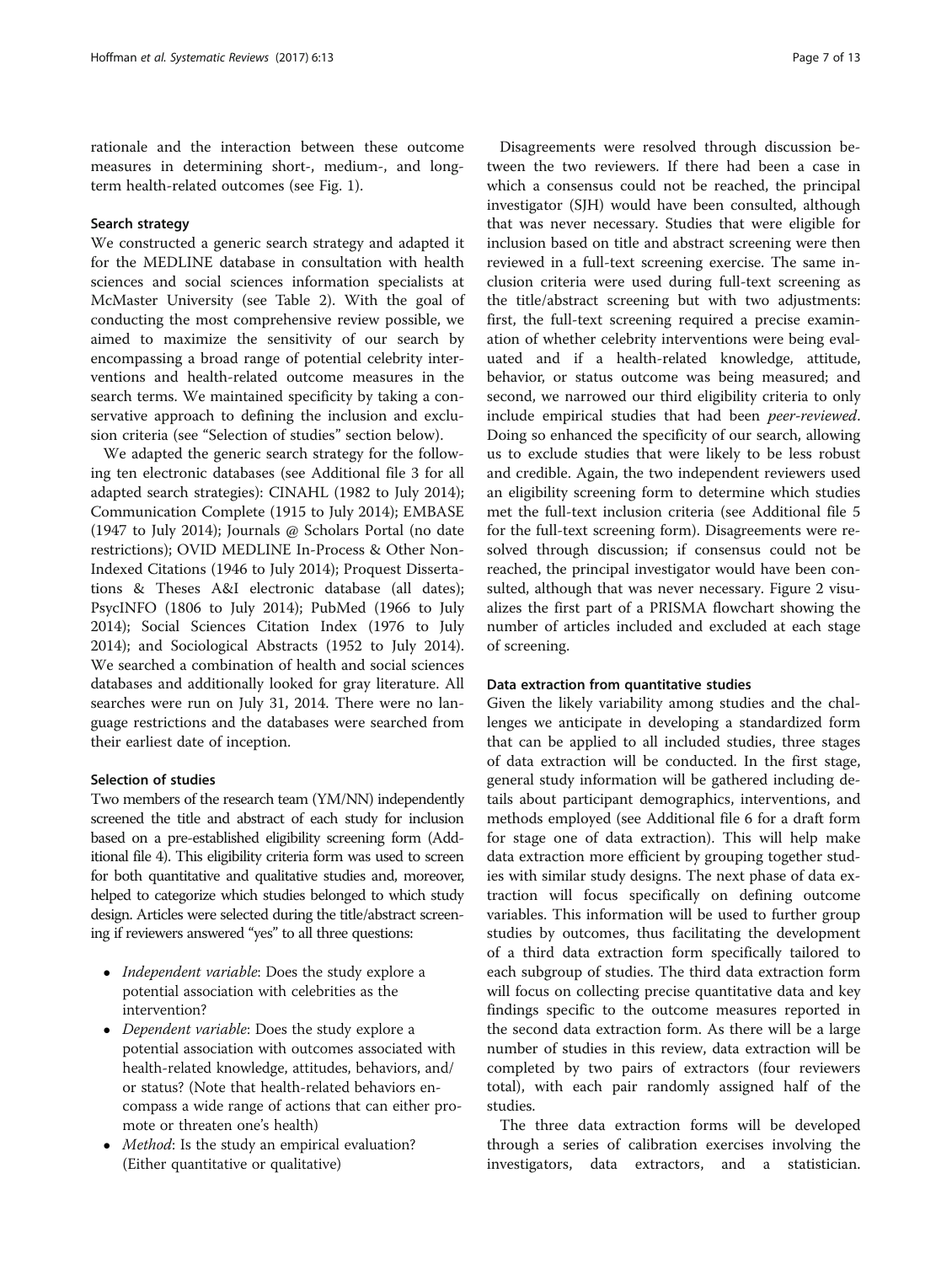<span id="page-7-0"></span>

Specifically, each extractor will independently extract data from three purposively selected studies with diverse methodologies and celebrity activities. After data extraction is performed, discrepancies will be discussed until full agreement is reached among the extractors. We will also ask each extractor for feedback to modify the data extraction forms such that they are user-friendly and applicable to the wide range of studies that are included. These calibration exercises will be repeated until all four reviewers agree on a reliable set of data extraction forms and achieve near-perfect consistency in the extraction process. After finalizing the standardized data extraction forms, they will be implemented in Distiller SR online software to maximize efficiency of the data extraction process. Similar to the calibration exercises, disagreements will be resolved by discussion between reviewers to achieve consensus and consultation with the principal investigator if necessary.

# Data extraction from qualitative studies

Two extractors will independently describe the main findings from the included qualitative studies using a standardized form implemented in Distiller SR. Extractors will record specific text fragments from the studies wherever possible and appropriate. In line with our third research question, we will also extract information on any factors identified as mediators of celebrities' impact on health-related outcomes and make note of any themes or trends that are uncovered. Overall themes across all included qualitative studies will be allowed to emerge naturally from the data in keeping with thematic synthesis methodology; they will not be pre-identified by a priori hypotheses [\[30, 31\]](#page-12-0). Any discrepancies about the details and conclusions from qualitative studies will be addressed through discussion between reviewers, consulting the principal investigator if consensus is not possible.

# Assessment of risk of bias in included studies

Studies that met the inclusion criteria will be assessed for bias using either the Cochrane Risk of Bias Tool for Randomized Trials or the Cochrane Risk of Bias in Non-Randomized Studies for Interventions (ROBINS-I) tool, depending on study design [[32](#page-12-0), [33](#page-12-0)]. Although the kinds of biases are broadly equivalent for randomized and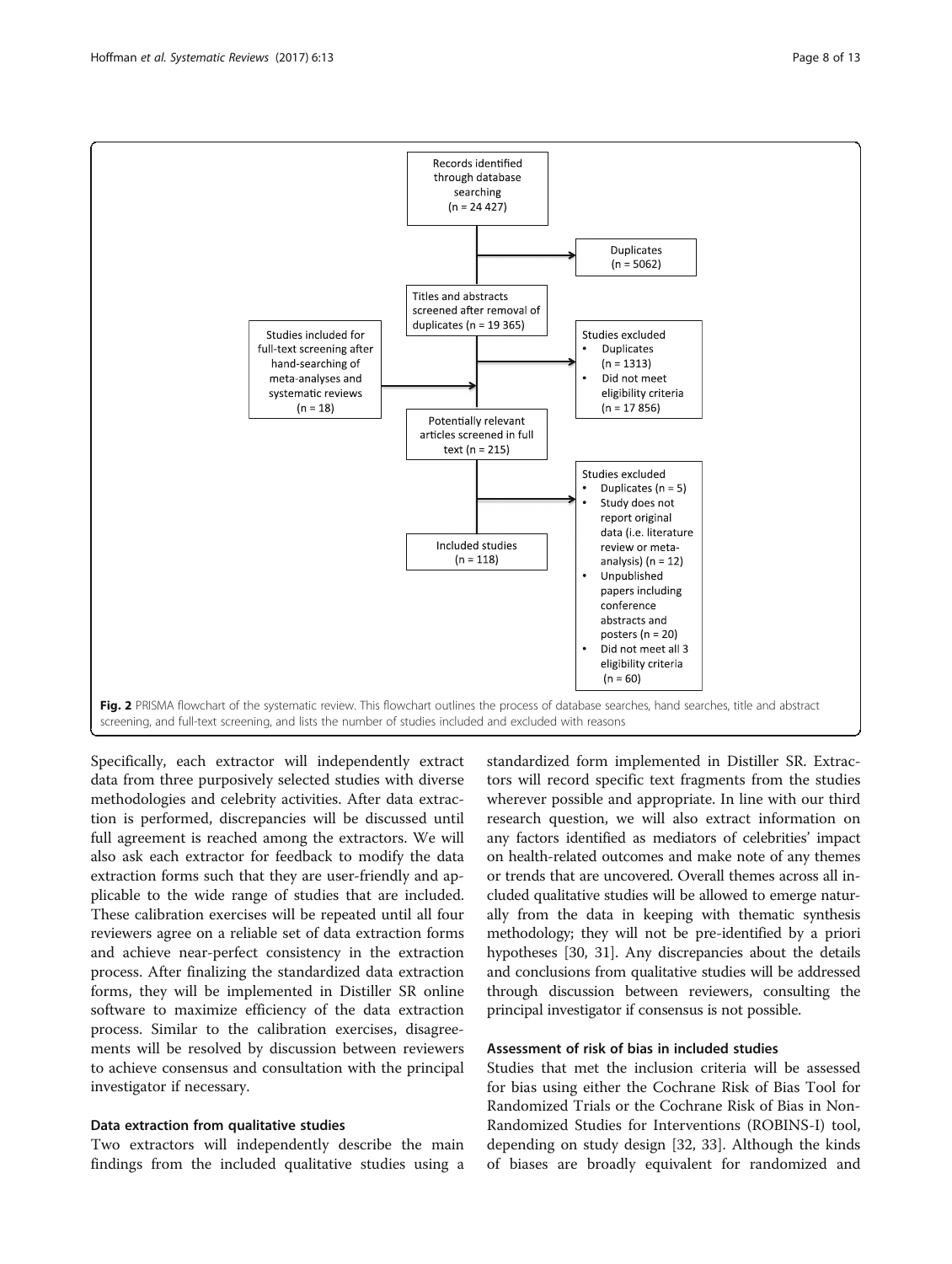non-randomized studies—namely selection, confounding, group equivalence, spill-overs, and reporting biases—there are important differences in their operationalization. Raters will resolve disagreements by discussion and through consultation with the principal investigator if necessary. Qualitative studies will be assessed for quality using the Critical Appraisal Skills Programme (CASP) approach, given its widely cited use in qualitative reviews and recommendation from the Cochrane Qualitative Research Methods Group. We will explore reporting biases such as publication bias by using funnel plots and assessing the asymmetry both visually and using the Egger test [[34\]](#page-12-0). In the presence of visual asymmetry, exploratory analyses will be performed.

### Data analysis

Studies will first be categorized by outcome domain (short-term, medium-term, and long-term health-related outcomes). Within each outcome domain, three types of analysis will be conducted, resulting in at least three sets of results: 1) summaries of studies demonstrating that celebrities have positive, negative, mixed, or no impacts on the health-related outcome; 2) synthesized quantitative measurements of the direction and magnitude of any identified impact that celebrities have on the healthrelated outcome; and 3) evidence identifying the comparative influence of different factors, circumstances, or conditions that mediate whether celebrities have positive or negative effects on the health-related outcome. A meta-analysis will facilitate all three lines of inquiry, while the subgroup analyses, meta-regression analysis, and the qualitative review will contribute to the third line of inquiry.

In preliminary searches of health sciences and social sciences databases, it was found that studies evaluating celebrities' impact on health were very heterogeneous. Studies investigated a variety of outcomes, ranging from HIV knowledge to opinions on different foods and to cancer screening behaviors. In addition, these outcomes were evaluated across various populations, environments, and interventions. Through the meta-analysis, we will determine the extent to which the effects of celebrity influence on health are consistent across this range of outcomes, populations, environments, and interventions. For questions in which it is plausible, we will conduct meta-analyses.

Our aim is to be liberal in this judgment. We will pool results from a relatively broad range of studies of different outcomes, populations, environments, and interventions. Having done that, we can examine the variability in results to determine the extent to which the data supports the assumption regarding similar effects across outcomes, populations, environments, and interventions. We anticipate substantial variability and will explore this through pooling across studies that share similar outcomes and conducting subgroup analyses and/or metaregression analysis (see below). This approach will allow us to estimate a broad summary effect of celebrities on health and also estimate more specific celebrity effects.

For dichotomous outcomes, the risk ratio or odds ratio and 95% confidence intervals will be used for pooling the data. For continuous outcomes, mean differences and 95% confidence intervals will be used for pooling outcomes reported on the same scales or measured in the same units. Data will be transformed to allow analyses with mean differences wherever possible. All formats of continuous outcome data will be extracted whether reported as post-intervention or change from baseline. We will consider using the R value, a correlation coefficient, for continuous variables when pooling some studies that report dichotomous outcomes and others that report continuous outcomes. If so, results from individual studies will be converted to an R value before the meta-analysis. The  $R$  value can be roughly interpreted as a small  $(R = 0.1)$ , medium  $(R = 0.3)$ , or large  $(R = 0.5)$  effect size. We plan to transform the pooled  $R$  to another statistic, such as an odds ratio, to aid in interpretation. For time-to-event data, the hazard ratio, which is usually estimated from a Cox proportional hazards model, will be pooled using the generic inverse variance method.

Since we know that the studies will measure outcomes of interest in different units, synthesized effect sizes of continuous outcomes will additionally be measured using the standardized mean difference (SMD) (also sometimes labeled the "effect size"). This will be calculated by dividing the difference in mean values by the pooled standard deviation of the two groups (i.e., intervention versus non-intervention), as outlined in the following equation:

$$
SMD = \frac{Difference \text{ in mean outcome between groups}}{\text{Standard deviation of outcome among participants}}
$$

This measure will allow us to compare and pool across studies where outcomes are reported in different units. The SMD will be expressed as a ratio of means to facilitate meaningful interpretation of the effect size.

In interpreting the SMDs, a rule of thumb suggests that 0.2 standard deviation units represents a small effect, 0.5 a moderate effect, and 0.8 a large effect. In addition to this rule of thumb, to facilitate our interpretation, we will convert the SMDs to measures of effect typically used for binary outcomes. In principle, this approach assumes that data are normally distributed,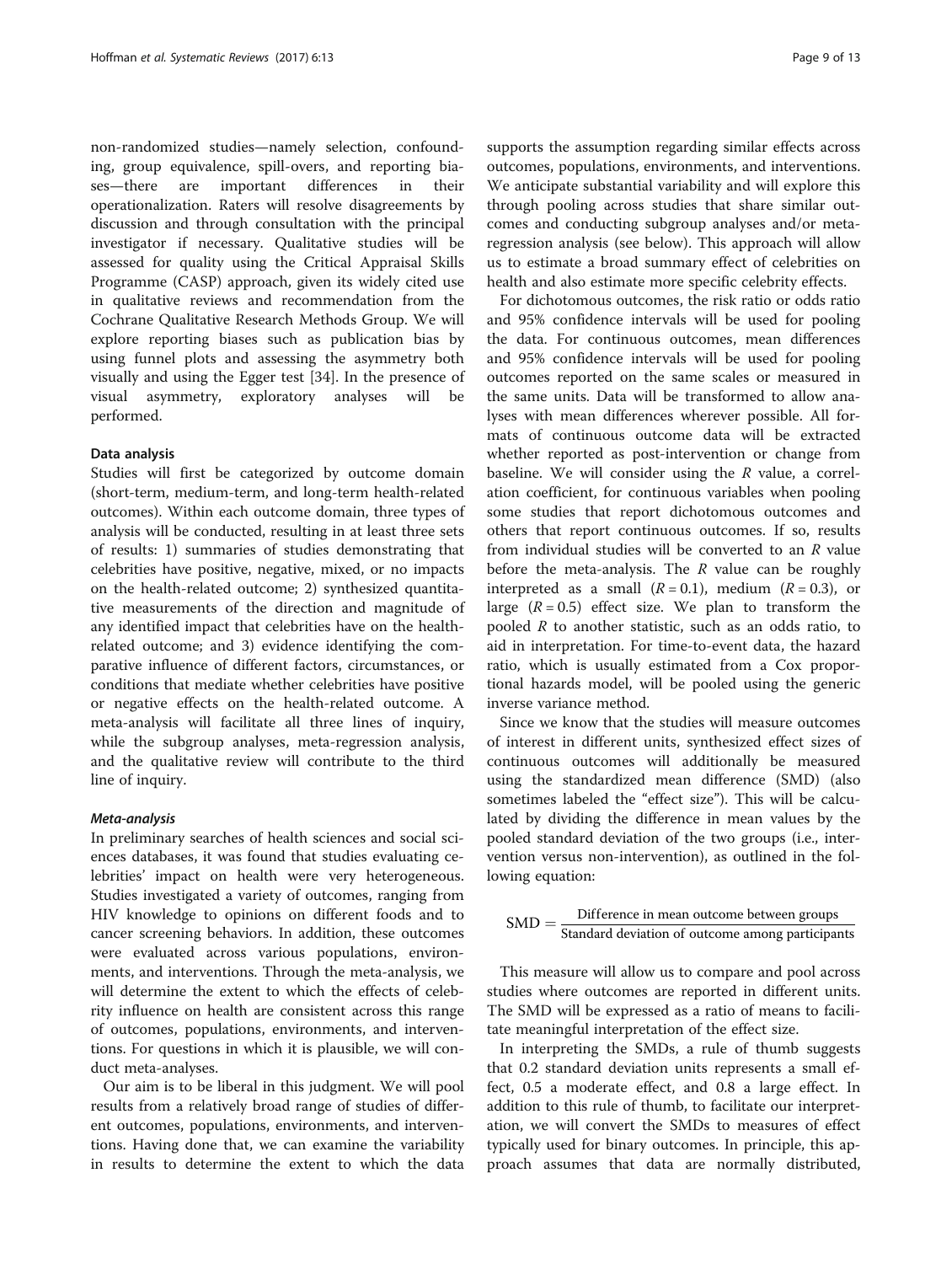allowing calculation of the probability that results are greater than equal to a particular threshold. These probabilities allow calculation of odds ratios and risk differences. There are a number of methods available to conduct the conversion from continuous to binary outcomes. We will use the approach described by Furukawa [[35](#page-12-0)].

Effect sizes for non-continuous outcomes will be measured by combining risk ratios. Ninety-five percent confidence intervals will be calculated for all effect measures. We will be conservative in our methodology by employing a random-effects meta-analysis as it considers both within- and between-study heterogeneity. We will statistically examine the extent of heterogeneity using chi-square tests of heterogeneity and measure the extent of inconsistency with the  $I^2$  measure.

Several subgroup analyses are planned to quantitatively measure the impact of different kinds of celebrity activities depending on their source, message, and audience, assuming there are a sufficient number of studies with relevant data to allow for it. These include the following:

- a) Source: celebrity type. At least one existing study has shown that entertainment stars may be more influential than politicians in terms of influencing copycat suicide attempts [[36](#page-12-0)]. This suggests the celebrity's occupation may be an important mediating factor. Types of celebrities that will be compared include athletes, entertainment stars, media personalities, politicians, religious leaders, and socialites.
- b) Message: communication channel. As forms of media differ so greatly, so too may the impact of a celebrity health activity disseminated through different channels [[37](#page-12-0)]. Media differ in their typical length of exposure, sensory effects, and tone. Audiovisual (television/film), print, radio, and social media will be compared.
- c) Message: time period. Are celebrities more influential on our health in today's age of social media than ever before? We will group and compare studies that evaluated celebrity health activities during different time periods. At the very least, we plan to group studies conducted before and after 2004—the year Facebook launched.
- d) Message: tone. The impact of celebrities may differ based on whether it is disseminated in a positive of negative tone. Positive dissemination involves conveying a particular opinion or action in a favorable light, while negative dissemination warns the public against an opinion or action. For example, one study found that negative reporting of celebrity suicides was associated with 99% fewer copycat

suicides [[37](#page-12-0)]. As possible, studies will be dichotomized according to whether they evaluated positively and negatively framed celebrity activities to measure the potential influence of tone.

- e) Message: condition/risk type. Given people often have strong prior perceptions, the impact of celebrities may not only be due to their influence alone, but also the public's existing views about particular conditions and risks. As data allows, celebrities' impact will be assessed across several broad classes of conditions and risk factors, hopefully including cancer, mental illness, physical disability, sexually transmitted disease, vaccination, and consumption of harmful products like alcohol, narcotics, and tobacco.
- f) Audience: demographics. Certain populations may be more susceptible to celebrity influence than others, on the basis of age, culture, education, gender, or socioeconomic status [\[7\]](#page-11-0). Studies will be stratified by demographic factors, depending on the availability of demographic data in the included studies. Studies will also be stratified by World Bank regional groupings of countries to see whether the effect of celebrity influence differ across countries.

We will additionally conduct a subgroup analysis of the highest-quality studies to calculate a more conservative broad measure of celebrities' impact on healthrelated outcomes.

Meta-regression Meta-regression will be used to explore the reasons for different effect sizes across studies which will help us to quantify the specific influence of various factors that might determine celebrities' impact. Depending on the number of studies available from which results can be analyzed in this way, we will endeavor to consider as many factors as possible from the list previously identified for the planned subgroup analyses (see above) as well as any others that might be relevant and feasible such as the study's design. This analysis will be especially helpful for developing media reporting guidelines on how to cover celebrity health news and providing guidance to public health authorities on whether and how to respond to or work with celebrities.

Thematic synthesis will be used to synthesize the data from the qualitative studies. This approach combines free-coding, iterative categorization of text fragments, and reciprocal translational analysis from metaethnography with grounded theory's inductive approach and constant comparison method [\[38](#page-12-0), [39\]](#page-12-0). We will aim to synthesize the themes that emerge—particularly those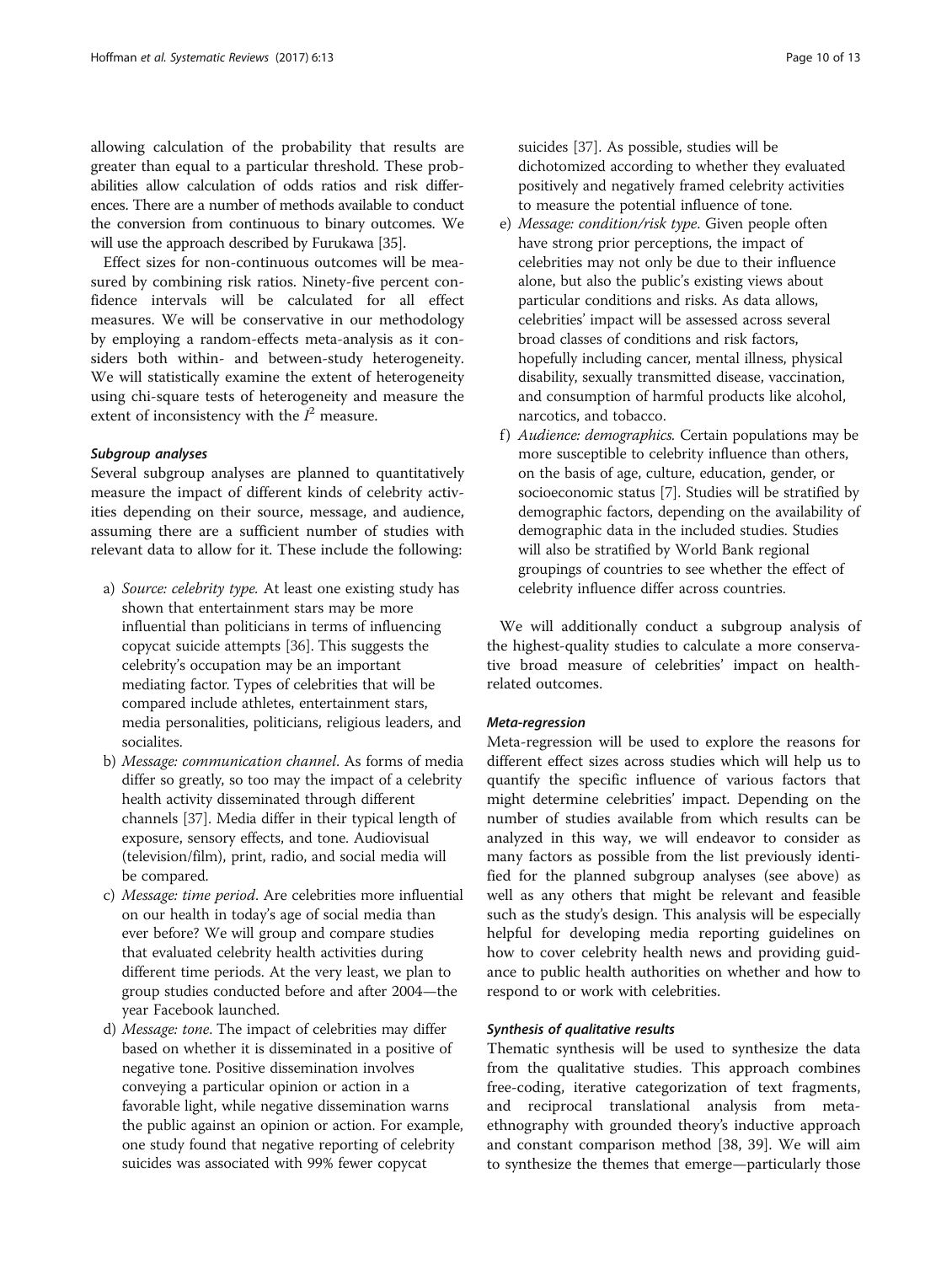on the factors and mediators of celebrity influence on health-related outcomes—into a conceptual framework that can inform both understanding and future inquiry. The conceptual framework will supplement the subgroup analyses and meta-regression analysis in order to make recommendations on how to minimize the harm and maximize the benefits that celebrity health activities may cause in a range of contexts.

# **Discussion**

Given that this is the first review of its kind, we anticipate several future challenges as we strive to evaluate both the extent and magnitude of celebrities' impact on different health-related outcomes. Nevertheless, we have proactively undertaken several steps to overcome these anticipated challenges in order to conduct a rigorous systematic review.

Specifically, when defining our independent variable, we recognized that celebrities can include many different types of public figures, such that we adopted a broad definition that can be operationalized across varied cultures and countries. Additionally, we acknowledged that celebrity interventions could assume many different forms. Given these many considerations, we opted for a broad definition of celebrity interventions in order to ensure a more comprehensive review of the literature and retrieve as many relevant studies as possible. We took the same approach when assigning definitions for the dependent variables of interest, including what comprises health-related attitudes and behaviors. The use of broad definitions allowed us to conduct a highly sensitive literature search that yielded 19,365 records that were each reviewed.

One future obstacle that we foresee involves the analysis of both quantitative and qualitative studies in our analysis. In order to maximize the relevance of this study for policymakers in their decision-making processes, we feel it necessary to incorporate diverse forms of evidence. While quantitative studies provide a highly precise means to assess celebrity impact, we cannot discount the importance of ethnographic research and other qualitative findings since celebrity influence is a culturally based and sociologically rooted phenomenon. A significant challenge therefore lies in finding the most effective way to synthesize our qualitative and quantitative findings to answer the three research questions. We will address this issue by developing two independent strategies for data analysis—one for quantitative studies and the other for qualitative studies. As possible, quantitative evaluations will be subject to meta-analysis so as to pool different effect sizes and determine the magnitude of celebrity influence for different health-related outcomes. Meta-regression and subgroup analyses will offer additional insights as to which contextual factors

either enhance or diminish the aforementioned celebrity effect. Qualitative studies will complement the knowledge gained from quantitative analyses and provide additional understanding of the factors affecting the celebrity-health phenomenon. For example, by analyzing the outcomes of focus groups and surveys, we can draw upon individual perspectives and community experiences to better understand the types of attitudes that exist toward various health topics, the factors that may shape these attitudes, and the exact motives driving certain health-related behaviors. Conducting two distinct methods of analysis will preserve the unique benefits offered by quantitative and qualitative methodologies, and will allow us to draw from different pools of findings to facilitate a more critical analysis of our research questions.

Finally, there are many considerations to take into account when ensuring our review has sufficient power. From our initial pilot search (Additional file [2](#page-11-0)), we uncovered a vast amount of literature examining celebrity impacts on different health topics such as smoking, body image, suicide, and cancer screening. In order to effectively analyze such a heterogeneous pool of data and provide meaningful conclusions, we must carefully categorize all included studies by themes and outcomes before performing any statistical tests. This has been addressed by conducting data extraction in three distinct stages, with the first two stages analyzing the study designs and outcome measures in order to group them before proceeding with the final phase of data extraction. While organizing the studies in this way is crucial to achieving a meaningful analysis, it may decrease the number of studies available for statistical testing with respect to each outcome. However, by encompassing a wide range of quantitative and qualitative evidence in our study, we aim to produce meaningful findings to enhance our understanding of the present celebrity-health phenomenon and guide policymakers in facilitating significant and positive public health initiatives.

In order for this review to be leveraged to have a meaningful impact on public health, our research team is committed to engaging in a series of knowledge translation activities. By disseminating our findings to a wide range of stakeholders in the public health arena, health systems can involve celebrities in their efforts to promote positive health messages through opportunistic moments while working in partnership to mitigate the potentially negative impact that celebrities might have. These knowledge translation activities will be specifically targeted toward the development of updated media reporting guidelines, partnerships with celebrities, and future public health interventions.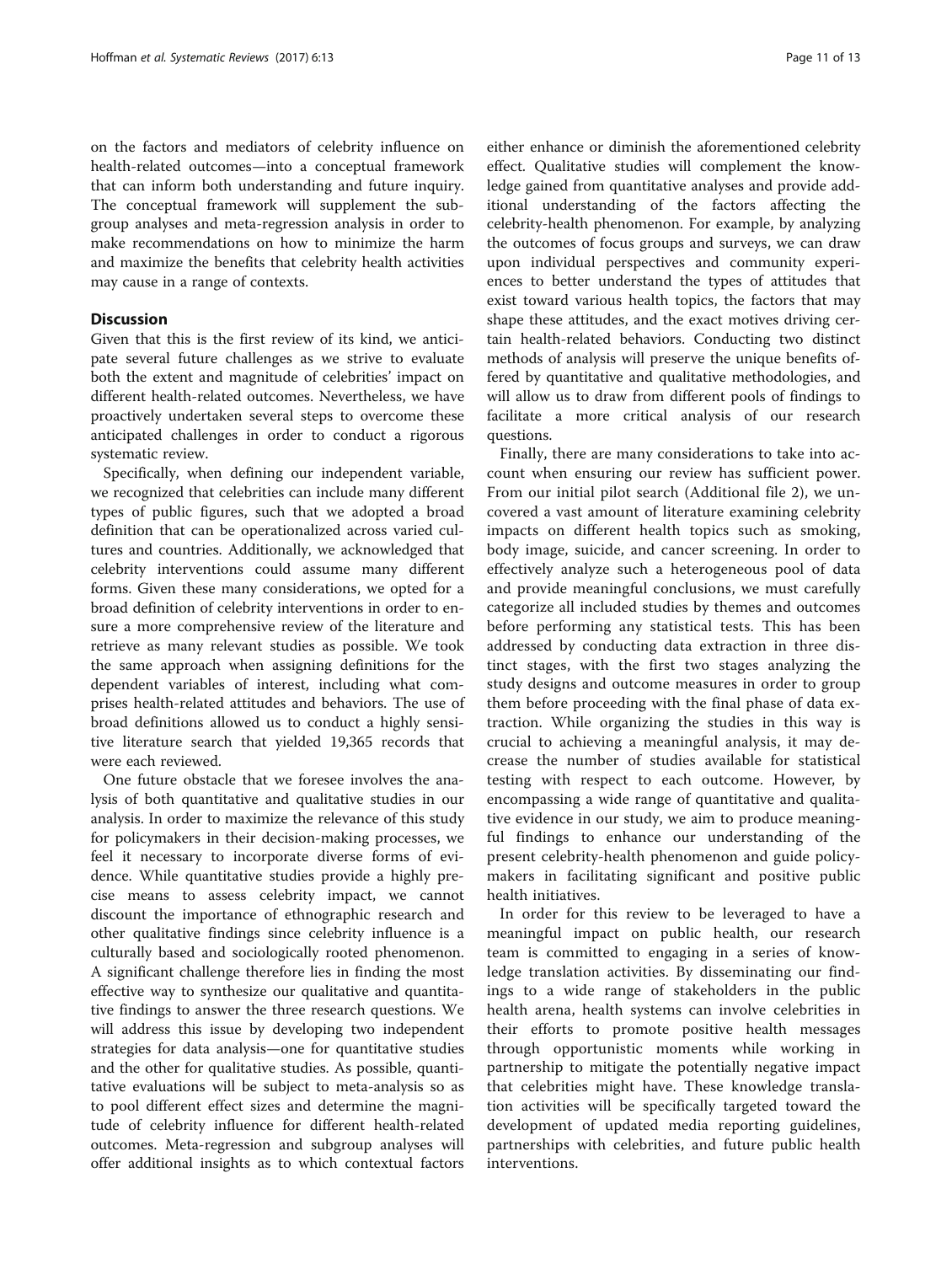# <span id="page-11-0"></span>Additional files

[Additional file 1:](dx.doi.org/10.1186/s13643-016-0395-1) Populated PRISMA-P (Preferred Reporting Items for Systematic Review and Meta-Analysis Protocols) checklist. Recommended items to include in a systematic review protocol. (DOCX 102 kb)

[Additional file 2:](dx.doi.org/10.1186/s13643-016-0395-1) Pilot search strategy. Reports the search phrases and the databases on which the pilot search was conducted. (DOCX 117 kb)

[Additional file 3:](dx.doi.org/10.1186/s13643-016-0395-1) Adapted search strategies for each database. (DOCX 147 kb)

[Additional file 4:](dx.doi.org/10.1186/s13643-016-0395-1) Title and abstract screening form. (DOCX 80 kb)

[Additional file 5:](dx.doi.org/10.1186/s13643-016-0395-1) Full-text screening form. (DOCX 81 kb)

[Additional file 6:](dx.doi.org/10.1186/s13643-016-0395-1) Data abstraction form - phase 1. The first data abstraction form that will be utilized with all studies in order to collect population, intervention, methodology, and preliminary outcome information. (DOCX 111 kb)

### Abbreviations

CINAHL: Cumulative Index to Nursing and Allied Health Literature; HIV/ AIDS: Human immunodeficiency virus infection and acquired immune deficiency syndrome; SMD: Standardized mean difference

### Acknowledgements

We thank Laura Banfield and Olga Perkovic for providing feedback on our search strategy, and Lucy Turner for advising on our data analysis plan.

### Funding

This study was funded by the Canadian Institutes of Health Research as a part of its Knowledge Synthesis Grant: Fall 2014 competition (#KRS-339658). SJH is additionally financially supported by the Research Council of Norway and the Trudeau Foundation.

# Availability of data and materials

Not applicable to this protocol.

### Authors' contributions

SJH conceived the review, led its design as principal investigator, and supervised the implementation. NN led the development of the search strategy and conducted all the searches. YM led both stages of article screening and led the logistical planning for data extraction, with guidance from SJH and LS and assistance from NN. LS and LT advised on the approach to data analysis. SJH, YM, NN, and LS led the preparation of this manuscript. LT, JB, TC, YF, JNL, and AMS helped design the review protocol and critically revised this manuscript for important intellectual content. All authors will play important roles in the analysis, interpretation, manuscript preparation, and knowledge translation of this review in the future. All authors read and approved the final manuscript.

### Authors' information

SJH is an Associate Professor of Law, Medicine and Public and International Affairs and Director of the Global Strategy Lab at the University of Ottawa with courtesy appointments as an Associate Professor of Clinical Epidemiology and Biostatistics (part-time) at McMaster University, Adjunct

Faculty with the McMaster Health Forum, and Adjunct Associate Professor of Global Health and Population at Harvard University.

YM is a medical student at the University of British Columbia.

NN is a medical student at the University of Toronto.

LS is a Research Coordinator with the Global Strategy Lab at the University of Ottawa.

JB is a National Magazine Award-winning journalist covering medicine, health policy, and public health for Vox Media Inc.

TC is a Professor in the Faculty of Law and the School of Public Health at the University of Alberta and holds a Canada Research Chair in Health Law and **Policy** 

YF is the Medical Director of the Bariatric Medical Institute, an Assistant Professor of Family Medicine at the University of Ottawa, and a board member of the Canadian Obesity Network.

JNL is a Professor in the departments of Health Evidence and Impact and Political Science, Director of the McMaster Health Forum, Associate Director of the Centre for Health Economics and Policy Analysis, and Canada Research Chair in Evidence-Informed Health Systems at McMaster University, and Adjunct Professor of Global Health at the Harvard School of Public Health.

AMS is a Professor of Medicine and Chair in Obesity Research and Management at the University of Alberta and Scientific Director of the Canadian Obesity Network.

### Competing interests

The authors declare that they have no competing interests.

# Consent for publication

Not applicable to this protocol.

### Ethics approval and consent to participate

Not applicable to this protocol.

### Author details

<sup>1</sup>Global Strategy Lab, Centre for Health Law, Policy and Ethics, Faculty of Law, University of Ottawa, Ottawa, Canada. <sup>2</sup>Department of Health Evidence and Impact and McMaster Health Forum, McMaster University, Hamilton, Canada. <sup>3</sup>Department of Global Health and Population, Harvard T.H. Chan School of Public Health, Boston, MA, USA. <sup>4</sup>Faculty of Medicine, University of British Columbia, Vancouver, Canada. <sup>5</sup> Faculty of Medicine, University of Toronto, Toronto, Canada. <sup>6</sup>Vox Media, Washington, DC, USA. <sup>7</sup>Health Law Institute, University of Alberta, Edmonton, Canada. <sup>8</sup>Bariatric Medical Institute, Ottawa, Canada. <sup>9</sup>Department of Family Medicine, Faculty of Medicine University of Ottawa, Ottawa, Canada. <sup>10</sup>Centre for Health Economics and Policy Analysis and Department of Political Science, McMaster University, Hamilton, Canada. <sup>11</sup>Canadian Obesity Network and Faculty of Medicine, University of Alberta, Edmonton, Canada.

# Received: 21 July 2016 Accepted: 7 December 2016 Published online: 21 January 2017

# References

- 1. Viale PH. Celebrities and medicine: a potent combination. J Adv Pract Oncol. 2014;5(2):82–4.
- 2. Tanne JH. Celebrity illnesses raise awareness but can give wrong message. BMJ. 2000;321(7269):1099.
- Ransohoff DF, Ransohoff RM. Sensationalism in the media: when scientists and journalists may be complicit collaborators. Eff Clin Pract ECP. 2001;4(4):185–8.
- 4. Caulfield T. Biotechnology and the popular press: hype and the selling of science. Trends Biotechnol. 2004;22(7):337–9.
- 5. Hoffman SJ, Tan C. Biological, psychological and social processes that explain celebrities' influence on patients' health-related behaviors. Arch Pub Health. 2015;73:3.
- 6. Hoffman SJ, Tan C. Following celebrities' medical advice: meta-narrative analysis. BMJ. 2013;347(f7151):1–6.
- 7. Brown WJ, Basil MD. Media celebrities and public health: responses to "Magic" Johnson's HIV disclosure and its impact on AIDS risk and high-risk behaviours. Health Commun. 1995;7(4):345–70.
- 8. Kalichman SC, Hunter TL. The disclosure of celebrity HIV infection: its effects on public attitudes. Am J Public Health. 1992;82(10):1374–6.
- 9. Lee J. Celebrity impact. Benefits, risks seen in hype over Jolie's disclosure. Mod Healthc. 2013;43(20):10–1.
- 10. Caulfied T. Jolie can start a health conversation, but she mustn't be the last word. 2015. [http://www.theglobeandmail.com/opinion/jolie-can-start-the](http://www.theglobeandmail.com/opinion/jolie-can-start-the-health-conversation-but-she-mustnt-be-the-last-word/article23601598/)[health-conversation-but-she-mustnt-be-the-last-word/article23601598/](http://www.theglobeandmail.com/opinion/jolie-can-start-the-health-conversation-but-she-mustnt-be-the-last-word/article23601598/). Accessed 28 June 2016.
- 11. Larson RJ, Woloshin S, Schwartz LM, Welch HG. Celebrity endorsements of cancer screening. J Natl Cancer Inst. 2005;97(9):693–5.
- 12. Sabel MS, Cin SD. Trends in media reports of celebrities' breast cancer treatment decisions. Ann Surg Oncol. 2016. doi:[10.1245/s10434-016-5202-7](http://dx.doi.org/10.1245/s10434-016-5202-7).
- 13. Dixon H, Scully M, Wakefield M, Kelly B, Chapman K, Donovan R. Parent's responses to nutrient claims and sports celebrity endorsements on energydense and nutrient-poor foods: an experimental study. Public Health Nutr. 2011;14(6):1071–9.
- 14. Martin G, Koo L. Celebrity suicide: did the death of Kurt Cobain influence young suicides in Australia? Arch Suicide Res. 1997;3(3):187–98.